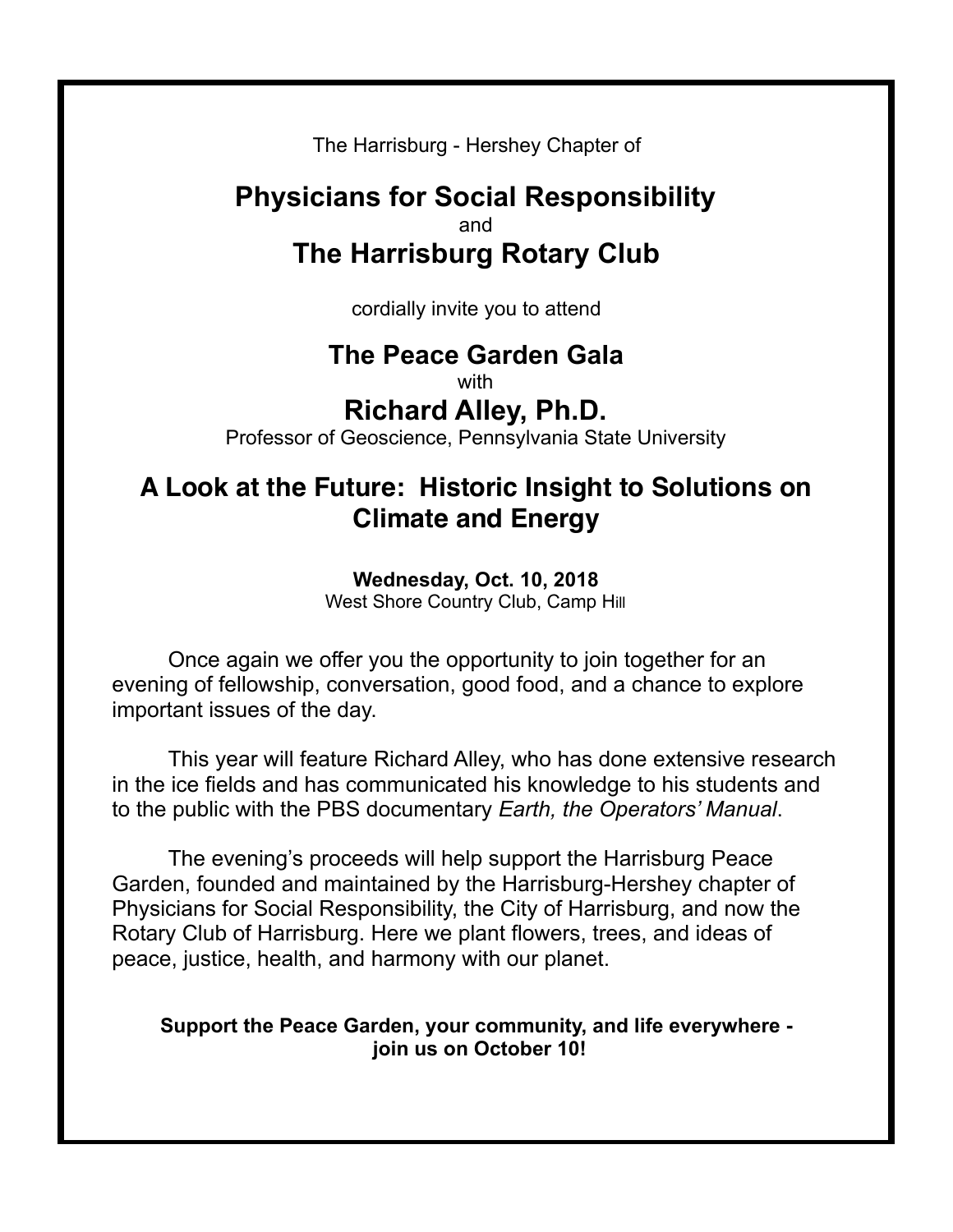### **About our speaker. . .**

 **Richard B. Alley, Ph.D., is Professor of Geoscience at Penn State University and has extensive research experience with Greenland ice sheets as well as Antarctica. He uses these ice core pictures from the past to have a look into the future. This is described in an award-winning book, "The Two-Mile Time Machine - ice Cores, Abrupt Climate Change, and Our Future."** 

 **Richard is an outstanding communicator, as demonstrated in the PBS documentary and book** *Earth, The Operators' Manual***.** 

 **He has received many awards, including the Geological Society of London's prestigious Wollaston Medal. He has been elected to the U. S. National Academy of Sciences. He has also contributed to the International Panel on Climate Change, which shared the 2007 Nobel Prize with Al Gore.** 

 **Richard was educated at Ohio State University and received his Ph.D. from the University of Wisconsin.** 

 **We are fortunate to have Richard share his knowledge and enthusiasm for a solution to our climate concerns.** 

 **Richard explains his enthusiasm by saying, "Our two lovely daughters give me a personal as well as a professional stake in the search for a stable, sustainable world. Onward!"** 

### **Wednesday, October 10 6:00 Cash bar 7:00 Dinner Please return the enclosed reservation by September 29!**

**We will be charged a \$10 penalty for late reservations.**